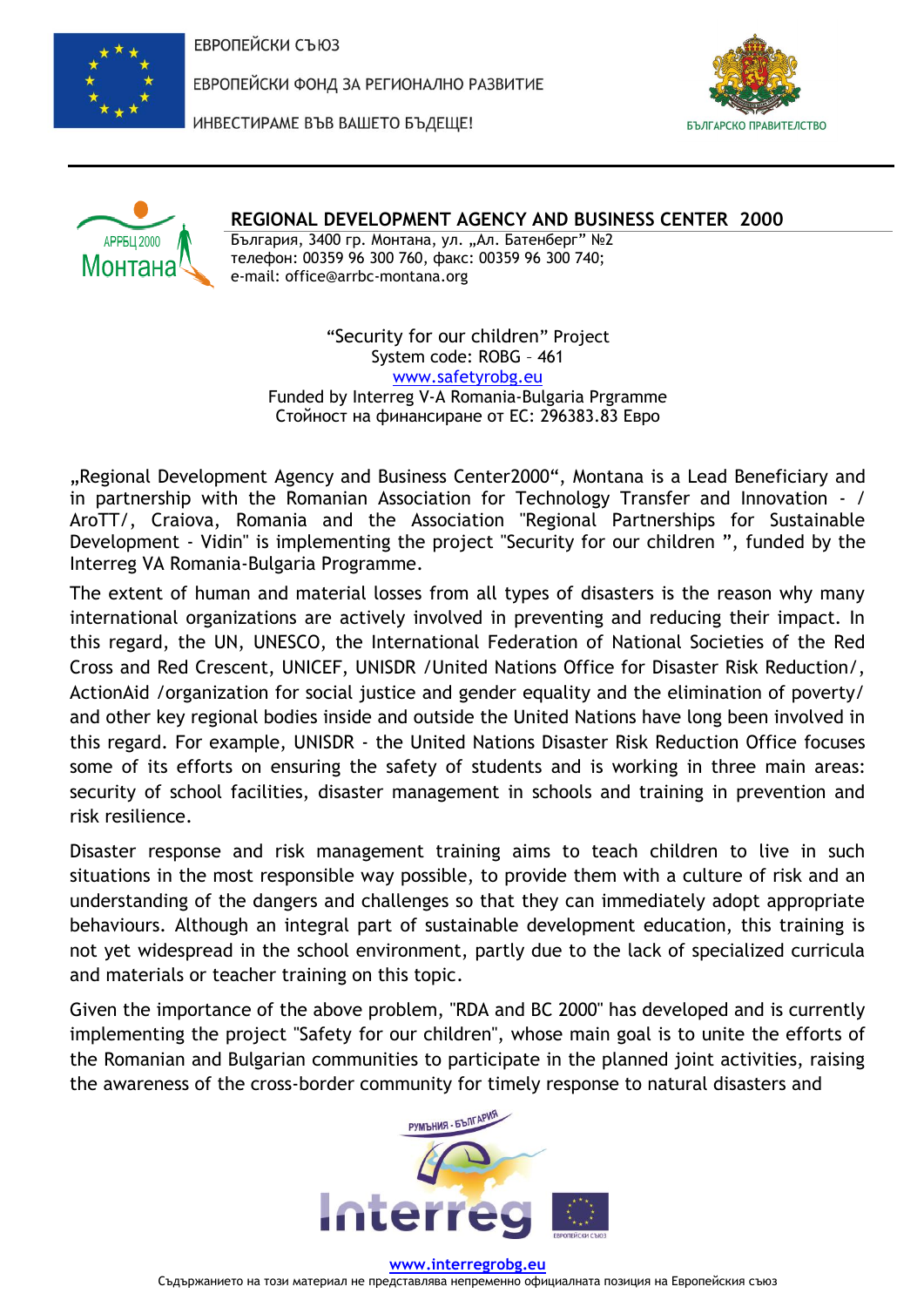

ЕВРОПЕЙСКИ ФОНД ЗА РЕГИОНАЛНО РАЗВИТИЕ

ИНВЕСТИРАМЕ ВЪВ ВАШЕТО БЪДЕЩЕ!



effective long-term risk prevention. One of the main project activities is aimed at developing new joint curricula and teaching materials, which will be used for extracurricular training of teachers and students from secondary schools in the cross-border region of Montana-Vidin-Dolj.

In the Republic of Bulgaria, the basic document for disaster protection is the Disaster Risk Reduction Strategy 2014-2020, which provides for the inclusion of basic principles, objectives and activities related to disaster risk reduction in training programs on all possible levels. Romania has adopted and established a National Emergency Management System, which is characterized by shared responsibility between several participants, as an inter-institutional coordination system organized by areas of competence and which is based on the request for bottom-up assistance.

In connection with the implementation of the project, in-depth research was conducted in the districts of Montana, Vidin and Dolj, related to the study and analysis of:

- Current state of risk management in case of natural disasters and accidents, in particular in case of floods and forest fires;
- Models of behaviour of students and teachers in crisis situations and their level of preparation for the reaction in such cases;
- Preparation of teachers and students for first aid;
- Principles of volunteering and the attitude among students and teachers for volunteering, sharing good practices in other European countries;
- Consideration and analysis of the level of relations between the main stakeholders: school institutions, civil protection services, fire safety, BRC and others relevant to the project.

The studies were performed using the following methods:

- Office study;
- • Quantitative research through self-completion surveys;
- • Qualitative research.
- •

In the study for Montana district are included 339 students and the gender distribution was approximately equal - 49.4% boys and 50.6% girls. 285 nos. students participated in the study for Vidin district, of which 52.6% were girls and 47.4% boys, and 55 teachers and 55 students participated in the study for Dolj district. For the purposes of the surveys, the subcontractors prepared and used self-completion questionnaires.

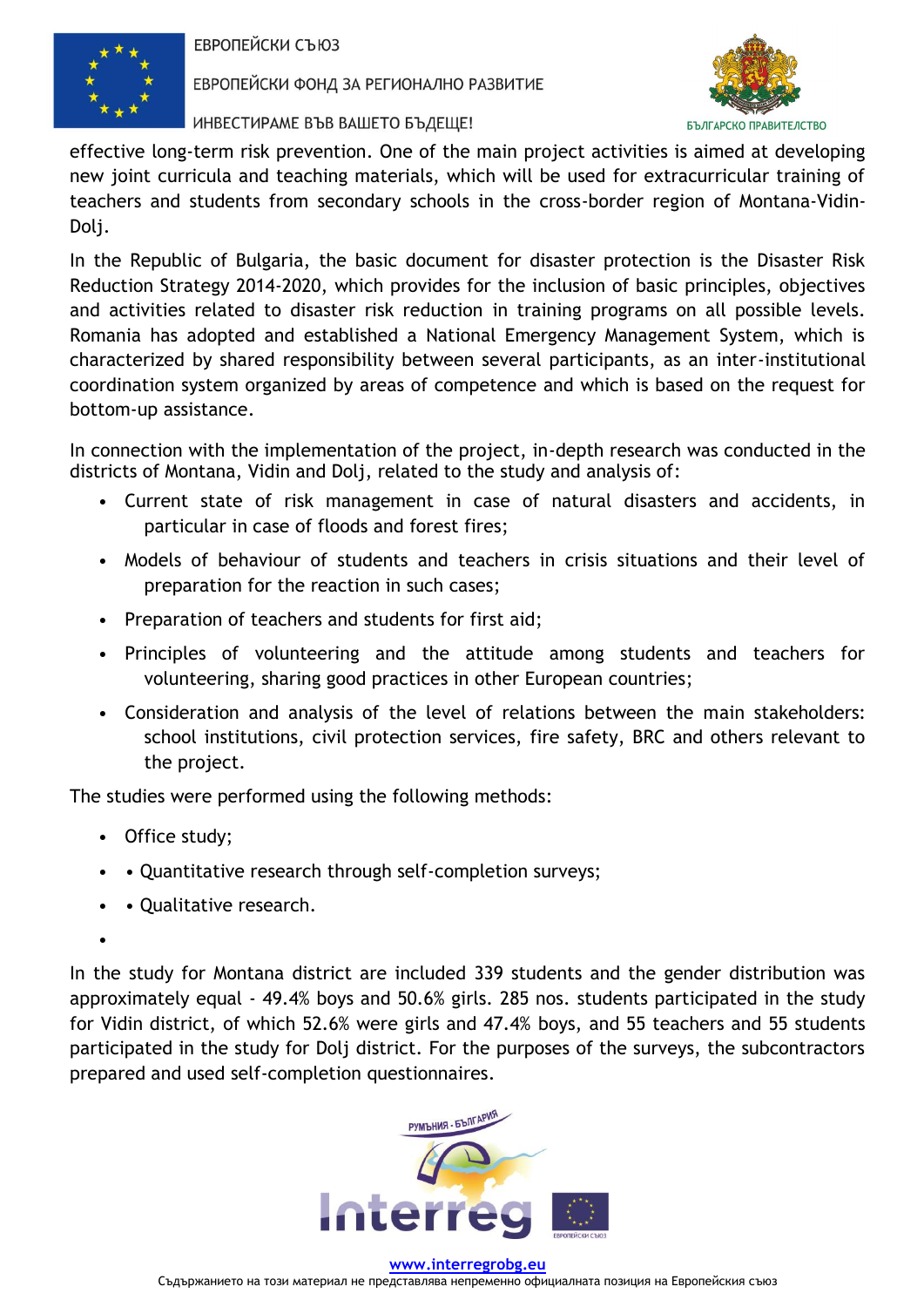

ЕВРОПЕЙСКИ ФОНД ЗА РЕГИОНАЛНО РАЗВИТИЕ

ИНВЕСТИРАМЕ ВЪВ ВАШЕТО БЪДЕЩЕ!





The current state of risk management in disasters and accidents, in particular floods and forest fires in the districts of Montana and Vidin is related to the way in which the preparation and training of students and teachers is planned and implemented.

1. In one of the main places, the process of disaster and accident risk management is related to the planning of protection activities. Disaster and accident protection plans have been developed in all surveyed schools in the districts of Montana and Vidin.

The plans are updated at the beginning of each school year and contain information about the planned activities and those responsible for their implementation. In some of the schools in the district of Montana there are new signalling systems, and in others such an action is forthcoming, which depends on the planned repairs in some of the school buildings.

In the newly renovated schools Secondary school of Mathematics and Science "Exarch Antim I" and "Tsar Simeon Veliki" Secondary school in Vidin district there are new signalling systems, and in the other schools the school bells are relied on until the forthcoming repairs of the school buildings.

In the Dolj County of Romania, the typology of natural disasters is quite broad and the forms of manifestation, the dangers that accompany them and preventive actions cannot be ignored in the process of developing management tools to prevent risk at the organizational level. Every high school must design a set of tools for each type of disaster. Particular attention is paid to fires (92.7%), earthquakes (90.9%) and floods (10.9%), and forest fires and landslides remain less rare natural disasters in Dolj County.

2. On the next place is the implementation of training on the implementation of these measures.

According to the interviewed headmasters and students in the Montana district, the implementation of the measures in practice and the training for disaster and accident response is more important because it leads to the formation of skills of both students and teachers. In practice, such training is conducted in all surveyed schools and 9 out of 10 surveyed students declare that there is such training in their school. According to some of the interviewees, sometimes training takes place at the Centre for Civil Protection in Montana. The data show that these on-site trainings are more interesting for students.

In Vidin district, according to the already mentioned normative framework, basic knowledge about the risks of disasters and the ways of behavior and action are provided during the training for acquiring primary education. In practice, such training is conducted in all surveyed schools. Only seven percent of students surveyed report that there is no such education in their school. Usually, the trainings are carried out in class, in civic education classes, within

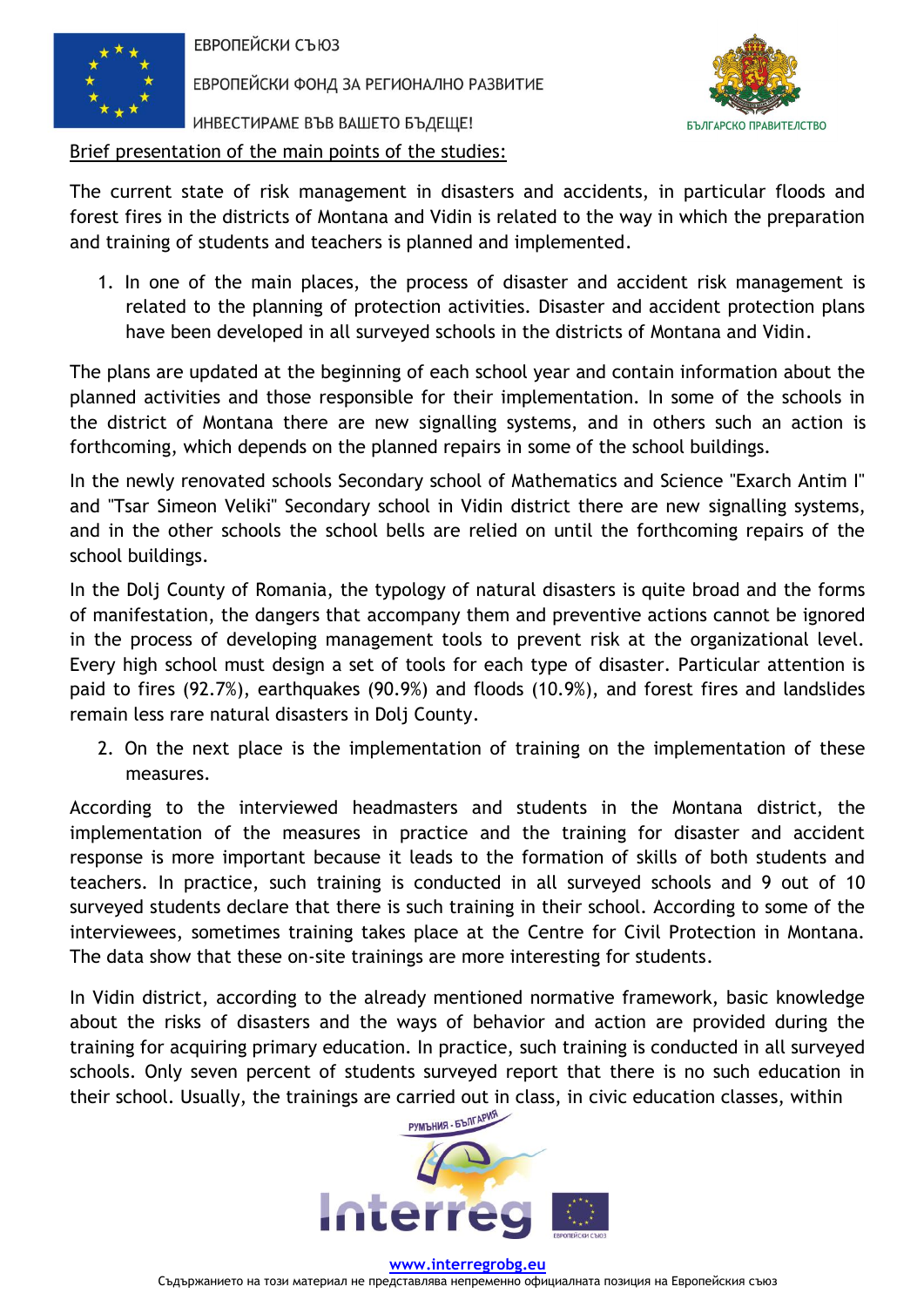

ЕВРОПЕЙСКИ ФОНД ЗА РЕГИОНАЛНО РАЗВИТИЕ

ИНВЕСТИРАМЕ ВЪВ ВАШЕТО БЪДЕЩЕ!



specialized subjects in vocational high schools and as practical classes for playing the different parts of the school's disaster protection plan. According to some of the interviewees in Vidin district, sometimes training is carried out by employees of the Regional Services "Fire safety and protection of the population" at RDFSPP - Vidin.

In general, classroom instruction on disaster, fire, and emergency protection in the Montana and Vidin districts is provided by class teachers. Teachers prepare themselves for teaching topics, use materials /teachers' manuals/, search for information on the Internet, prepare presentations. Headmasters say that teachers are not always aware of the topics and are therefore not sufficiently prepared. These topics require demonstration and practical activities rather than lectures and presentations. Some vocational schools provide studies on topics related to disaster and accident response and within vocational training programs.

In Dolj county, the relations of secondary schools with the main institutional partners involved in risk management can be considered as quite close in relation to the Main partner - Dolj Inspectorate for Emergency Situations, 67.3% of the respondents mention that there were 2 years meetings, 23.6% one annual meeting, and 9.1% even four such meetings. It should be noted that all respondents (100%) had meetings with this important institution. The situation is somewhat similar in the relations with the School Inspectorate of Dolj County (43.7% of the respondents attended only one annual meeting, 32.7% at two and 9.1% at four) and with the Mayor's office (41.8% one meeting, 29.1%, two and 12.7% three such meetings per year). It should be noted that in the Dolj county the meetings with the State Construction Inspectorate are also important, which emphasizes the fact that this institution conducts visits to assess the risk of older buildings or to check compliance with newer buildings and facilities. Regarding the identification of the institutions involved in the training of the person responsible for emergency situations, the majority of the surveyed students (66.1%) mention that the trainings are conducted monthly, in the Management classes - 66.1%, 24.2% - once per school term, and 10.7%, whenever needed. A relatively small percentage of students (1.8%) state that such training does not take place in school. Most of the trainings and debates in the schools are conducted by the person responsible for emergencies in the high school, the class teacher occupies the second position with 33.9%, and the headmaster is mentioned with 1.8% of the total number of respondents.

3. Implementation of practical forms of evacuation, through which both training and a kind of skill test are carried out.



**[www.interregrobg.eu](http://www.interregrobg.eu/)**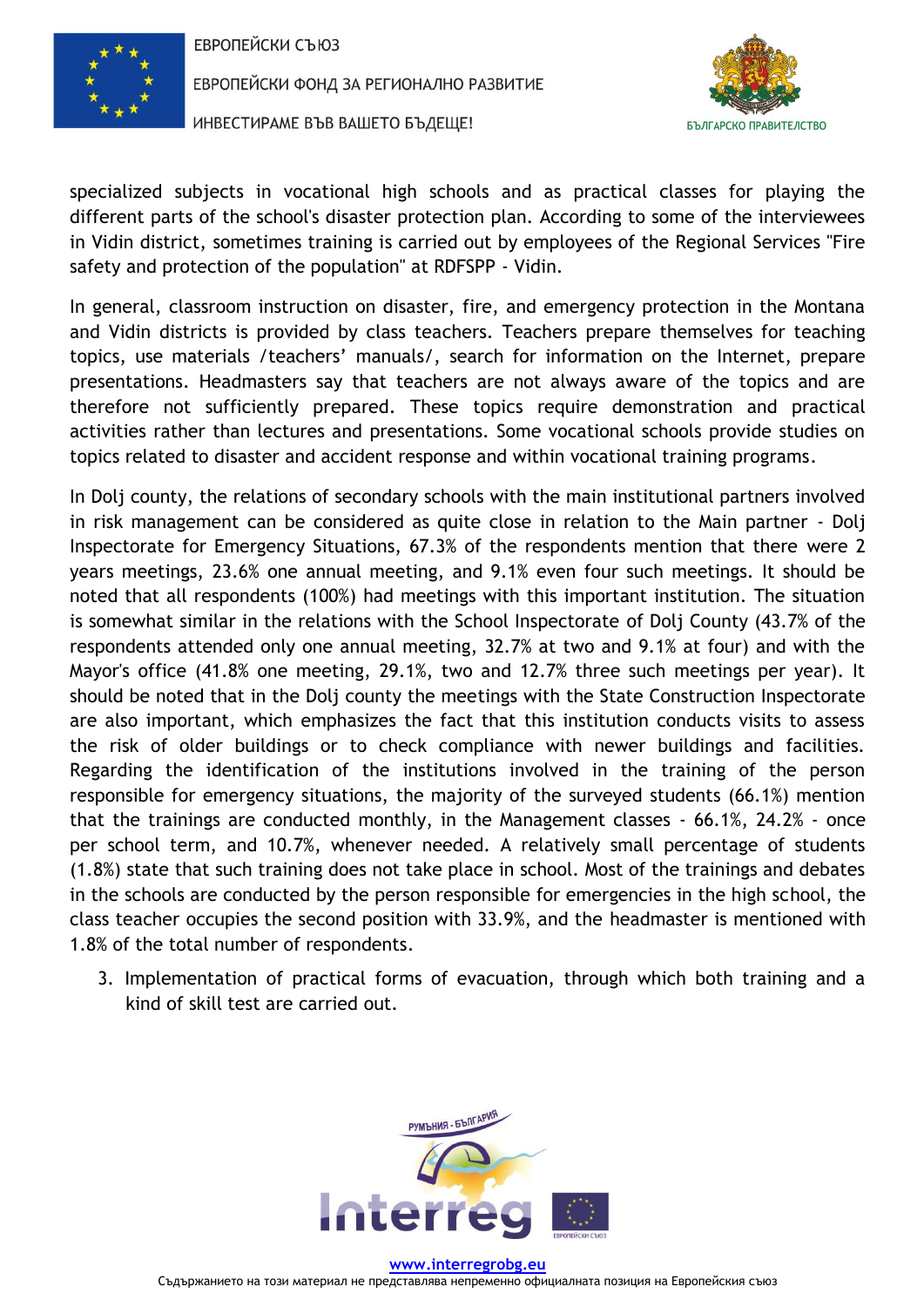

ЕВРОПЕЙСКИ ФОНД ЗА РЕГИОНАЛНО РАЗВИТИЕ





The results of the surveys in the districts of Montana and Vidin show that the majority of the surveyed students confirm that practical classes are held twice a year, once per school term and they are similar in all schools. According to the interviewees, the teachers are notified and have the attitude to carry out the evacuation exercise until the students are informed and are expected to act according to how prepared they are to leave the building calmly and follow the instructions. The instructions include "*how to get out of the building, how far (on what distance) they should be, where to be built, how long need these to stay, etc."*

More interesting for the students are the exercises with the participation of Fire safety specialists, but they do not always happen, according to the interviewees and depend on the available opportunities. Regarding the available materials for teacher training, some schools said that they have them on paper and provide them to teachers on request. However, some of the headmasters made recommendations that the programs and classes should be focused more specifically on the school and the area where it is located, and not be the same for all.

The majority of the surveyed students (66.1%) in Dolj county mention that the training is conducted monthly, in the Management classes, 24.2%, once per school term, and 10.7%, whenever there is a need. A relatively small percentage of students (1.8%) said that such training is not provided at school.

4. Level of preparation of students for reaction/response in crisis situations

The models of behaviour of students and teachers in crisis situations, as well as their level of preparation for the reaction/response in such cases are determined by the degree of awareness, preparedness and interest. Despite the declared high level of preparation of students /data from studies in the districts of Montana and Vidin/, some headmasters of the surveyed schools express doubts about the level of preparation, which according to them is mostly theoretical and does not guarantee safe behaviour in case of real risk of natural disasters, in particular forest fires and floods.

Data from studies in Montana and Vidin districts show that students generally feel wellprepared, know the "112" Emergency number best, and have an idea of how to respond to fires and industrial accidents. The surveyed students and school principals share that the diversification of the teaching material with more presentations and practical classes, the onsite visit of the authorized services (fire, civil protection) are steps towards achieving the general desire "To be more interesting".

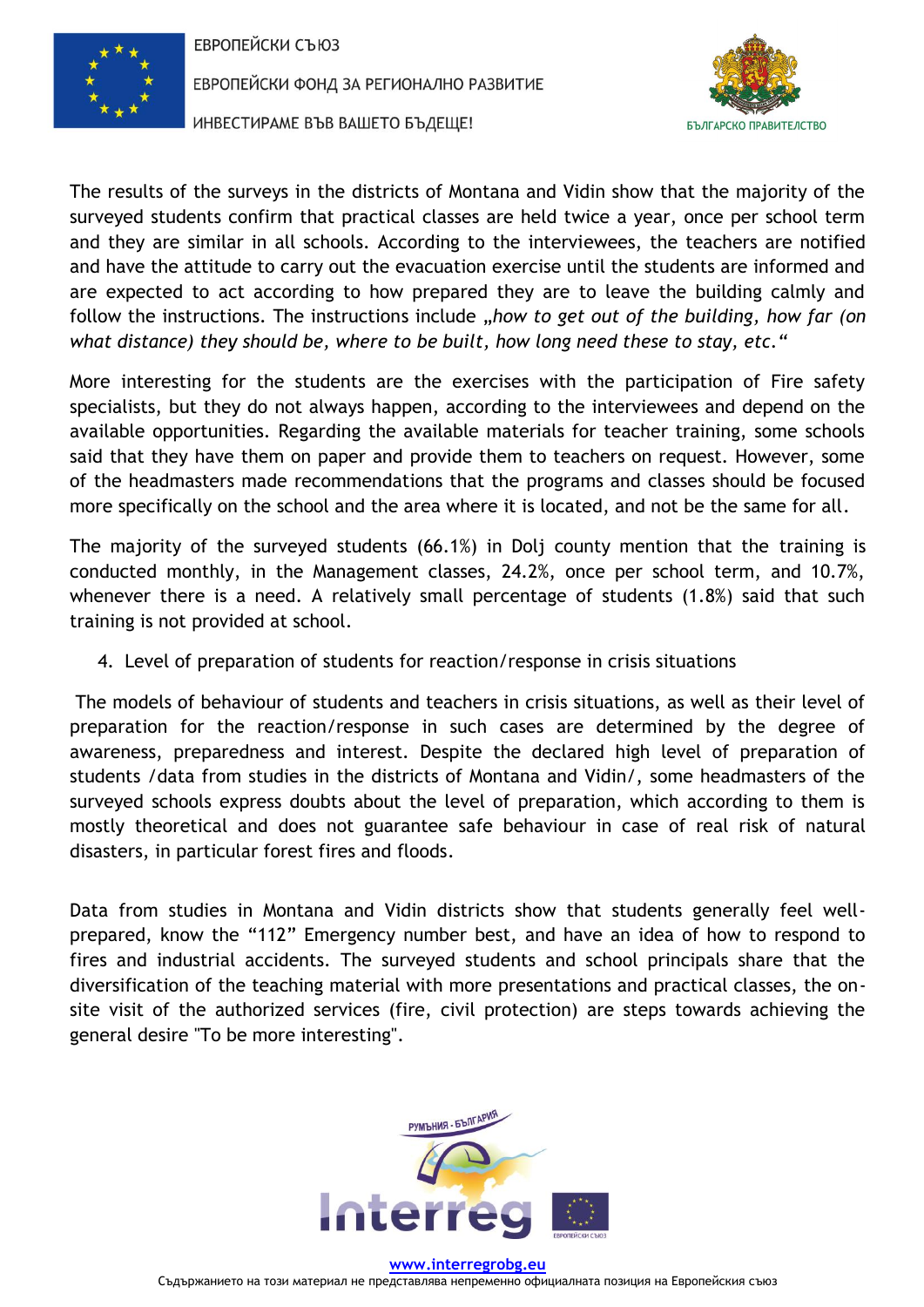

ЕВРОПЕЙСКИ ФОНД ЗА РЕГИОНАЛНО РАЗВИТИЕ

ИНВЕСТИРАМЕ ВЪВ ВАШЕТО БЪДЕЩЕ!



The results of the Dolj county survey show that the majority of students (82.1%) remember the evacuation plan, followed by the identification of shelters (80.1%), the symbols used in the evacuation (69.6%) and event alert signals (62.5%). Disaster simulations are available in all secondary schools, but opinions differ on their frequency - half of respondents say they are held when needed for one year, and 45% mention twice a year. Attitudes towards volunteering

Analyzing the differentiating elements of volunteering in different countries of the European Union and around the world, the fan-based volunteering platform identifies several models united by the tradition and culture of the countries involved in the analysis.

- Anglo-Saxon model. Ireland, the United Kingdom and the United States; Northern model. Denmark, Finland, Norway and Sweden;
- Continental model. Germany, Austria, France, Belgium, the Netherlands and Switzerland.
- Eastern European countries. Volunteering is less developed in Eastern European countries, where associations have been repressed by the totalitarian regimes that existed until recently. From imposing participation in "patriotic work" to democratic actions and voluntary organizations, the way is quite long and cumbersome.

A review of the literature related to volunteering in Bulgaria shows that there is a lack of a coherent policy at the national level in relation to this topic. According to the abovementioned draft Law on Volunteering, the principles of volunteering are the following: "legality; free choice; equality; personal responsibility; gratuitousness. The data of the volunteer are protected according to the conditions of the Personal Data Protection Act.

Data from studies Montana and Vidin districts show the presence of volunteer initiatives in schools, but their presence depends on a number of factors that are not related to the activities of schools. Rather, these initiatives are the result of initiatives of external organizations and personal activity of some children.

The relatively slow pace of development of volunteering in Romania is explained by the rather late legislative intervention of the Romanian state. The most important aspects of the Law No.78/2014 (supplemented by Law 175/2016) define the concept, scope, specific activities, contractual aspects and human resources and the typology of organizations that can carry out voluntary activities.

In the Dolj county of Romania, volunteering is supported by various NGOs, international and national companies. One of the main organizers of the volunteer activity is the County school inspectorate, which mobilizes many students from different schools.



**[www.interregrobg.eu](http://www.interregrobg.eu/)** Съдържанието на този материал не представлява непременно официалната позиция на Европейския съюз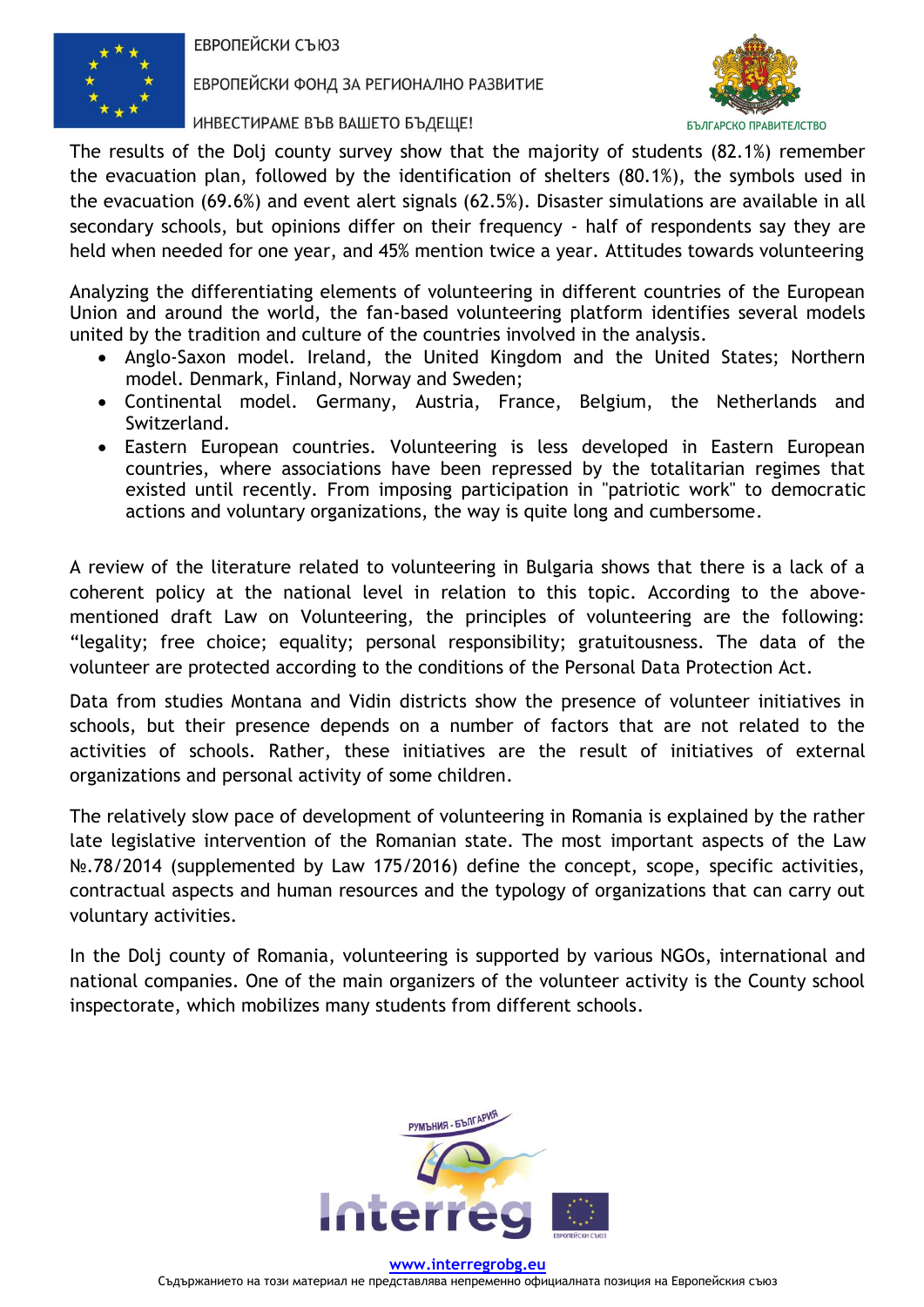

ЕВРОПЕЙСКИ ФОНД ЗА РЕГИОНАЛНО РАЗВИТИЕ



ИНВЕСТИРАМЕ ВЪВ ВАШЕТО БЪДЕЩЕ!

Summarized conclusions from the studies:

- The conducted studies for Montana and Vidin districts show that there is a clearly structured normative framework, which indicates how and in what forms, as minimum requirements, the training on protection in case of disasters and accidents should be carried out.
- The training exercises arouse interest only when representatives of institutions participate and have a demonstration character;
- The training on the proposed topics in the Class' hour, including topics in the field of actions for protection and reactions in case of disasters and accidents is carried out mainly by the class teachers, who prepare independently or with materials provided to the schools;
- Volunteer initiatives are not widely represented in schools and are rather the result of external initiatives of other organizations or of the students themselves. The data show a clear attitude towards participation in volunteer initiatives and a variety of topics that motivate students to get involved;
- The relations of schools and other external institutions on topics related to preparation for protection in case of disasters and accidents are not systematic and are often limited to the implementation of their control functions.
- With regard to curricula and materials, it is recommended to diversify programs and information and develop presentation formats and materials, along with developing opportunities to demonstrate topics.
- Regarding the method of teaching, it is recommended to diversify and use more individual forms of students' work on independent sub-topics, observations, site visits to various services, presentations, etc.;
- Regarding the interaction with other institutions, the recommendation is aimed at initiating joint meetings and talks for joint planning of prevention activities, distribution of responsibilities, joint activities, etc.
- The relations of the high schools in Dolj County with the main participants in case of disasters (Emergency Inspectorate, County School Inspectorate, town halls, Red Cross Society, State Construction Inspectorate, etc.) are formalized through partnerships or other documents establishing the responsibilities, conditions of action and control for everyone. As a key partner in disaster management (a role provided for in current



**[www.interregrobg.eu](http://www.interregrobg.eu/)** Съдържанието на този материал не представлява непременно официалната позиция на Европейския съюз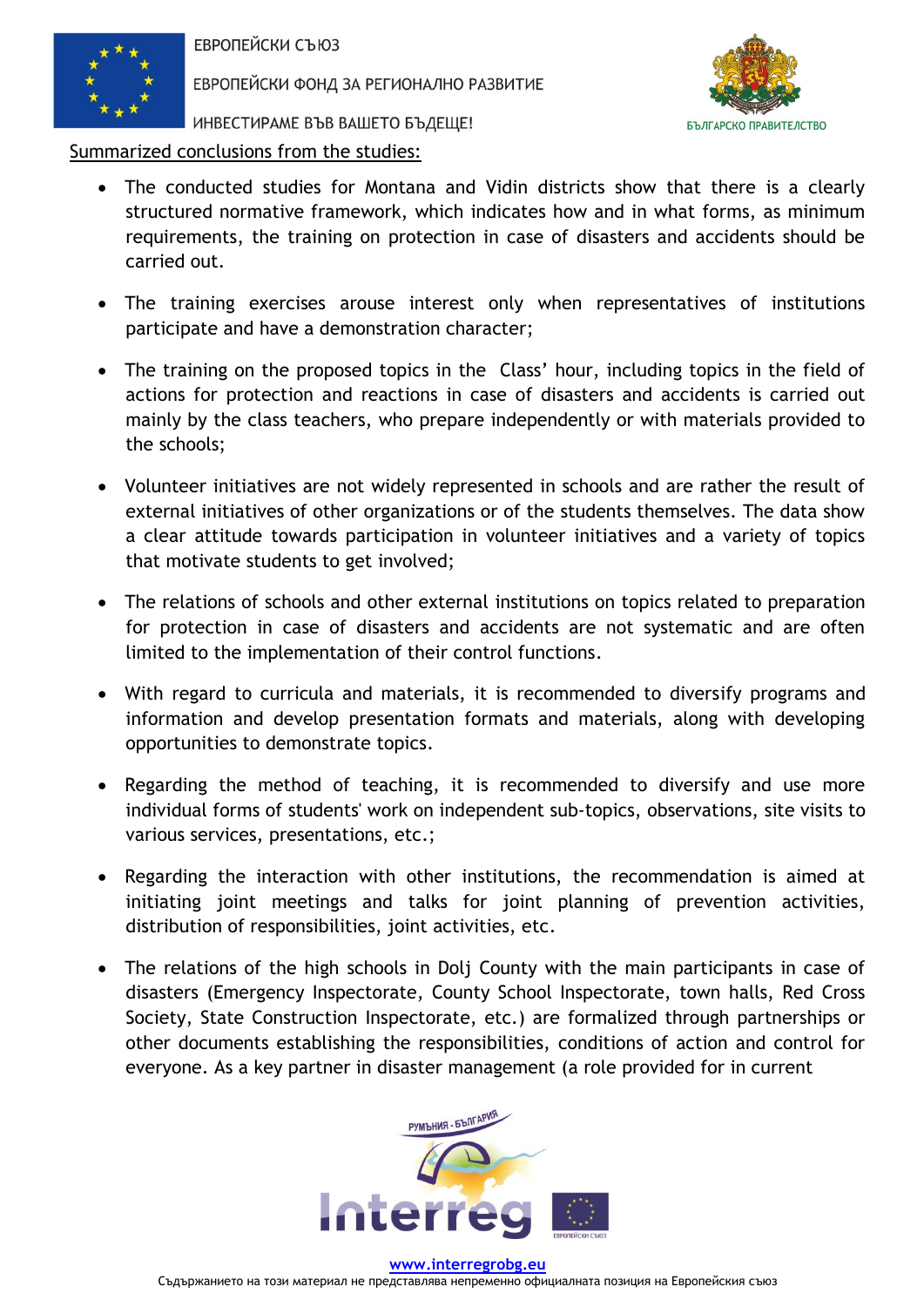

ЕВРОПЕЙСКИ ФОНД ЗА РЕГИОНАЛНО РАЗВИТИЕ

ИНВЕСТИРАМЕ ВЪВ ВАШЕТО БЪДЕЩЕ!



legislation), the Emergency Situations Inspectorate offers information, documents, advice and participates in various inspections in secondary schools.

- The theoretical training of human resources in high schools is conducted at three levels. The school headmaster and emergency responders are trained directly by the Dolj Inspectorate, usually only once a year, at the beginning of the school year. Teaching and non-teaching staff are trained by the principal or the person responsible for emergencies in the high school, once or twice a year. The students, third level, are trained by the teachers, in the classes, once a month, in accordance with a topic, which is included in the curriculum and which is approved annually by the Inspectorate for Emergency Situations;
- The training of teachers, non-teaching staff and students ends with a practical part, realized in the form of simulating real situations. These simulations are conducted once or twice a year and are testing the way in which high school students and staff apply the knowledge gained in theoretical training.
- An important point that should be noted in the process of disaster risk management for the Dolj County is the typology of disasters depending on the content of the concept implemented by each organization. There is separate documentation for earthquakes and fires in the secondary schools of Dolj County, and for the schools near the Danube River and for floods.

## Opinions and proposals of the experts participating in the International Meeting:

- Volunteering is always aimed at the same part of the population, so experts from Romania suggest using an individual approach - to find, motivate and train students with an attitude, desire and positive regard towards volunteering. In many cases, especially in more remote settlements, volunteer activities in schools are initiated by teachers. In order to attract young people, it is necessary to develop attractive and practically oriented learning materials. It would be useful for the students to conduct the trainings by the specialized institutions;
- There is no Law on Volunteering in Bulgaria, but in each town there are voluntary formations established under the Disaster and Accident Protection Act. The participants in these formations are usually middle-aged. Bulgarian experts expressed the opinion that with the help of the curricula and materials that will be developed under the project, students between 16 and 18 years of age will be attracted. In addition, the experts hope that after their implementation in the project activities, more schools will show interest and neglect and show interest and show interest and metaphology interest and  $\frac{PVMBHMB - EBMR^{\rho}NN^{\rho}}{PNMB}$ benefit from them;



**[www.interregrobg.eu](http://www.interregrobg.eu/)**